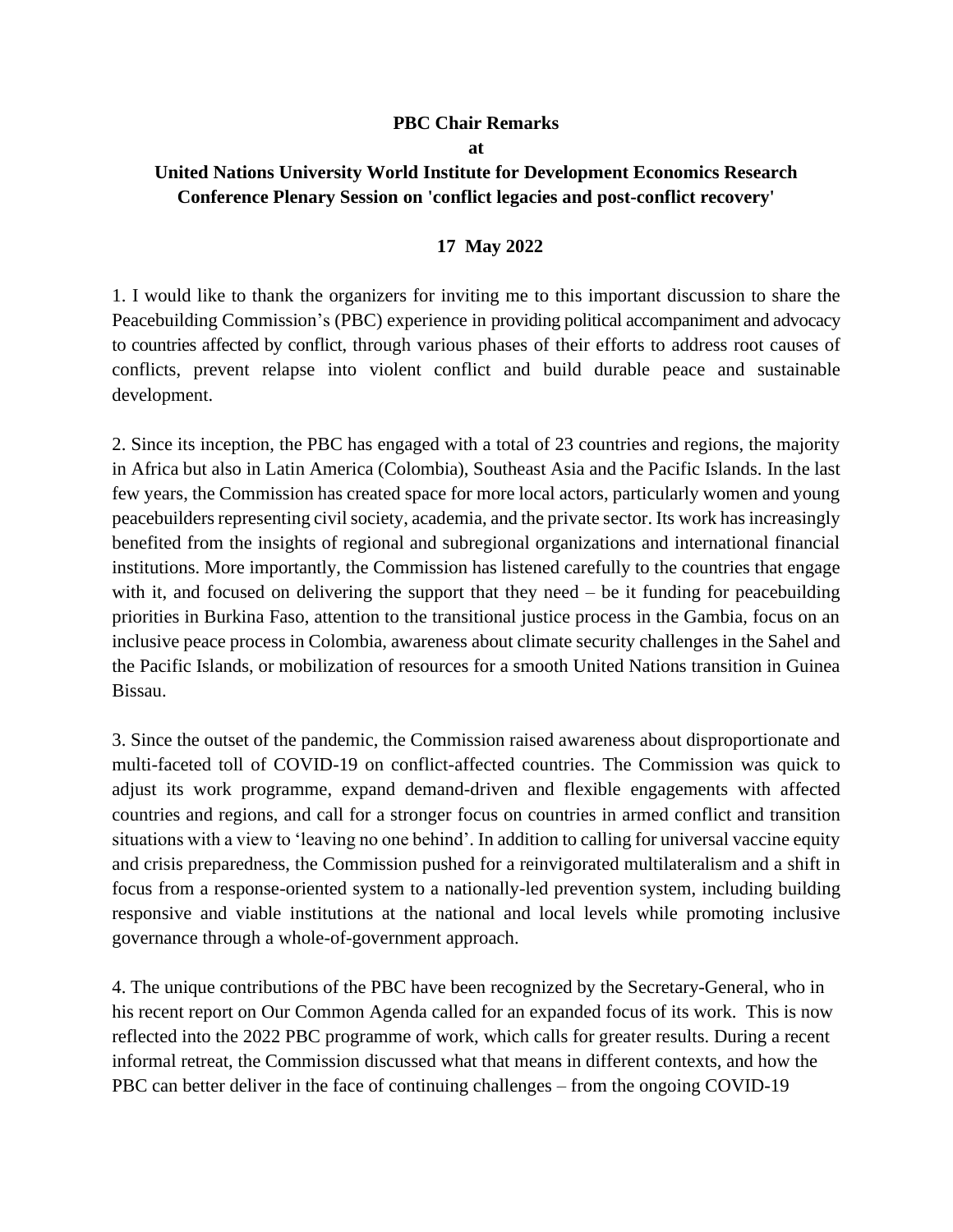pandemic to worsening climate impacts, growing humanitarian crises and conflicts, and the continued unraveling of hard-won gains in curbing poverty and closing the gender divide. The retreat offered an opportunity to renew our resolve to forge partnerships and seek innovative solutions in addressing the multitude of challenges that demand we work together.

5. The Commission has the potential to set a global example in terms of effective multistakeholder engagement and multilateralism, leveraging the strength and energy of the different actors that it brings to the table. As some of you have pointed out in recent PBC meetings, 2022 marks the halfway point to the 2030 deadline for achieving the SDGs and the way forward requires tapping into and working with the best of what different actors have to offer, from local governments to private sector and CEOs, universities, and local communities. The PBC is uniquely positioned to do that.

6. Whether the Commission can remain fit for purpose in the face of increasingly complex challenges to peacebuilding will depend on its ability to ensure timely and effective responses in support of nationally-owned peacebuilding priorities. Its recent efforts to ensure that its separate engagements with Burundi, Liberia and Sierra Leone were in alignment with national and regional initiatives that focus on development as well as issues of marginalization and exclusion, sustainable reintegration of combatants, refugees and returnees, natural disasters and climate change – are cases in point.

7. While striving to meet national peacebuilding needs, the Commission will also continue to focus on enhancing its advisory and bridging role with respect to the General Assembly and the Security Council and its bridging role between the Assembly, the Security Council and the Economic and Social Council. This unique mandate – in combination with its flexible working methods – have allowed the Commission to coordinate and scale up UN system long-term coherent support to conflict-affected countries.

8. The Commission will also continue to share lessons learned, identify scalable good practices and innovative solutions, and build capacities through exchanges of expertise between all relevant stakeholders. In this context, the Commission is committed to promoting South-South and triangular cooperation in addressing common challenges.

9. All along, the Commission has noted with concern that adequate, predictable and sustained financing remains a critical challenge as financial flows to conflict-affected countries have come under increasing pressure, particularly Official Development Assistance devoted to peacebuilding. It has stressed the need to enhance financial support for countries in transition phases, where United Nations peacekeeping and special political missions are scaling down, to avoid national authorities and local communities losing funding at a time when they assume greater responsibilities. The Commission is committed to continue identifying creative